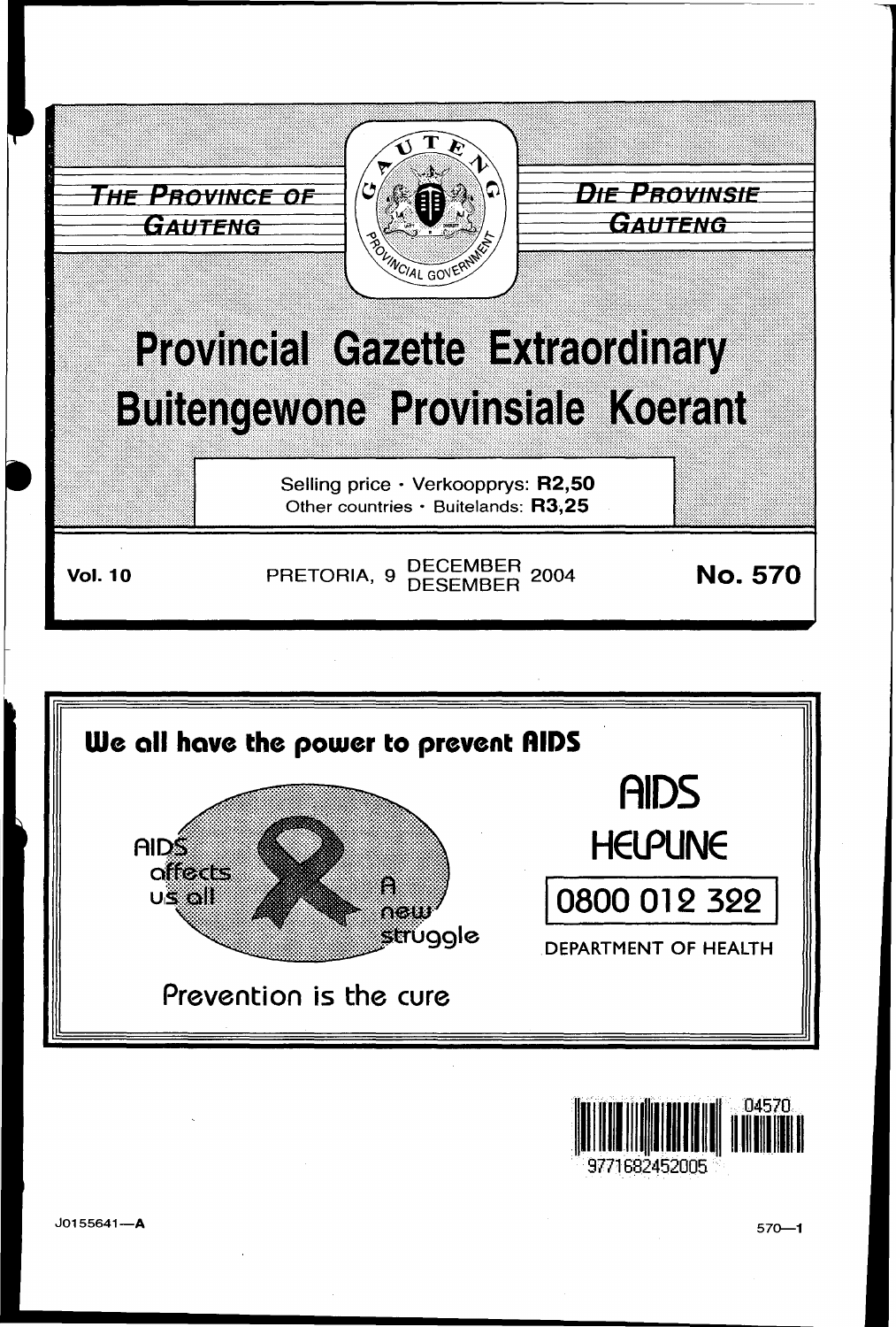# **CONTENTS • INHOUD**

No. Page Gazette No. No.

#### **LOCAL AUTHORITY NOTICE**

2869 Town-planning and Townships Ordinance (15/1986): City of Tshwane Metropolitan Municipality: Notice of rectification: Declaration as approved township: Pretoriuspark Extension 25 ............................................................. .. 3 570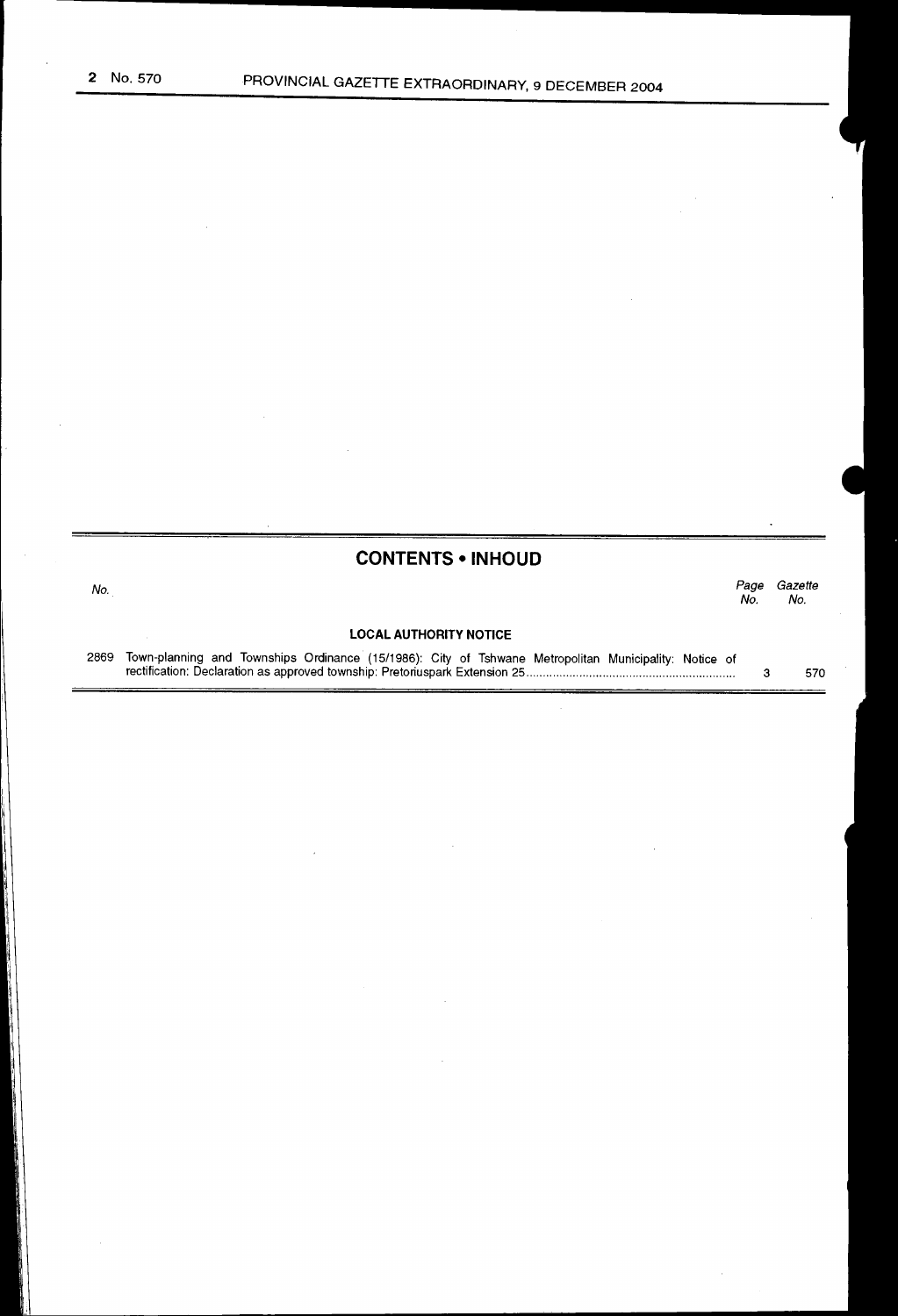l

# LOCAL AUTHORITY NOTICE

# LOCAL AUTHORITY NOTICE 2869 CITY OF TSHWANE METROPOLITAN MUNICIPALITY

### NOTICE OF RECTIFICATION

## DECLARATION OF PRETORIUSPARK EXTENSION 25 AS APPROVED TOWNSHIP: PRETORIA AMENDMENT SCHEME 9509

It is hereby notified in terms of the provisions of section 60 of the Town-planning and Townships Ordinance, 1986 (Ordinance No 15 of 1986), that Local Authority Notice 2420 in the Gauteng Provincial Gazette Extraordinary No 486, dated 4 November 2004, is hereby rectified as follows in the English text:

Delete the entire second paragraph of paragraph 2.1.3.

'Transfer of the erf to a third party ................... "

[K13/2/Pretoriuspark x25 (9509)]

Acting General Manager: Legal Services

December 2004 (Notice No 1103/2004)